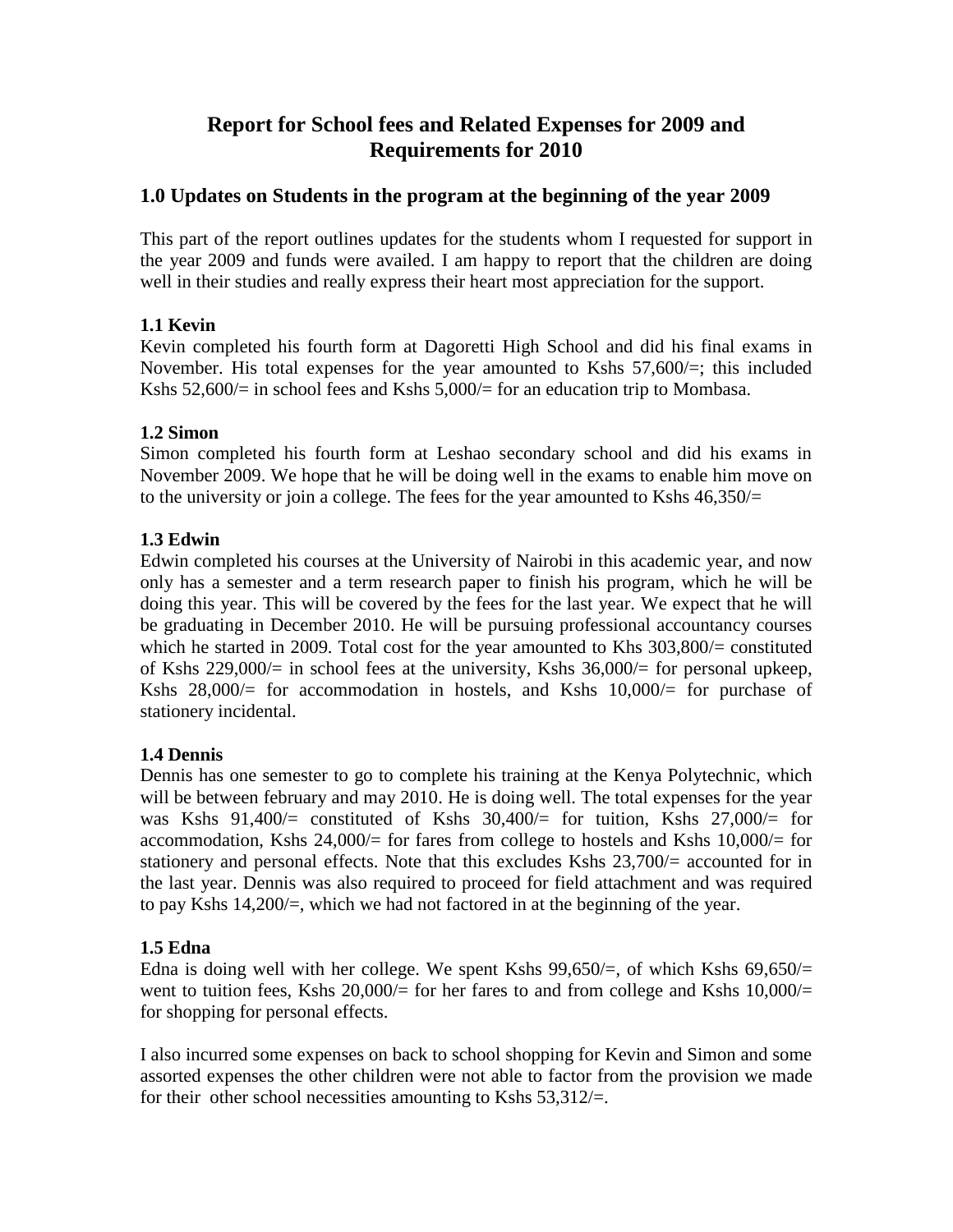## **The total expenditure for these cases during the year 2009 amounted to Kshs 652,112/=.**

The amount received in Jan 2009, included the Kshs 23,700/= stated in paragraph 1.4 above.

All the receipts for these cases will follow as attachments in this mail and the subsequent mail except for Edwin who has not handed over some of the receipts by the time I was finishing this report. I will still follow up on him and send the same as soon as I receive them.

# **2.0. Updates on College entries and the new entry to High School.**

This section of the report gives the details for the students who joined various new programs in between the year at various times and thought of not requesting for the money at these times as it was at different times to avoid multiple bank and transactions costs.

# **2.1 Effie**

Effie is the girl I requested for inclusion into the sponsorship program early in the year. She really appreciated that and even did a letter to you as per your request. I will be sending the letter as an attachment together with other attachments. She joined Buru-buru Girls School in form 1 in Feb. 2009. The total expenses were Kshs  $89,321/=$  which included fees for her form1 amounting to Kshs 67,100/= and shopping for entry. Kindly note that I was not able to clear the fees in full and thus have fees arrears amounting to Kshs  $11.635/=$ .

# **2.2 Linda**

Linda joined the University of Nairobi to pursue a Bachelor of commerce degree in sept 2009 as a regular student; by being a regular student, she enjoys benefit partial government scholarship. On entry we spent Kshs 52,552/= in fees, medical examination and some shopping.

#### **2.3 Boniface**

Boniface joined college in July 2009 to pursue accounting professional course KATC I, which he did the exams in December. We expect that he will be proceeding to KATC II in Jan 2010. The total fees paid was Kshs  $52,100/=$ 

The total amounts spent on these cases **amounted to Kshs 207,973/=. Note that this is inclusive of Dennis attachment fee mentioned on paragraph 1.4.** The receipt is also an attachment.

# **3.0 School fees Requirements for 2009**

Below are the fees requirements for the year 2010. These are for the students who are already in college or in school at the beginning of the year. For the two who did their final secondary school exams, we hope that they get good grades to enable them join tertiary education. We will make a separate request for them when that time comes.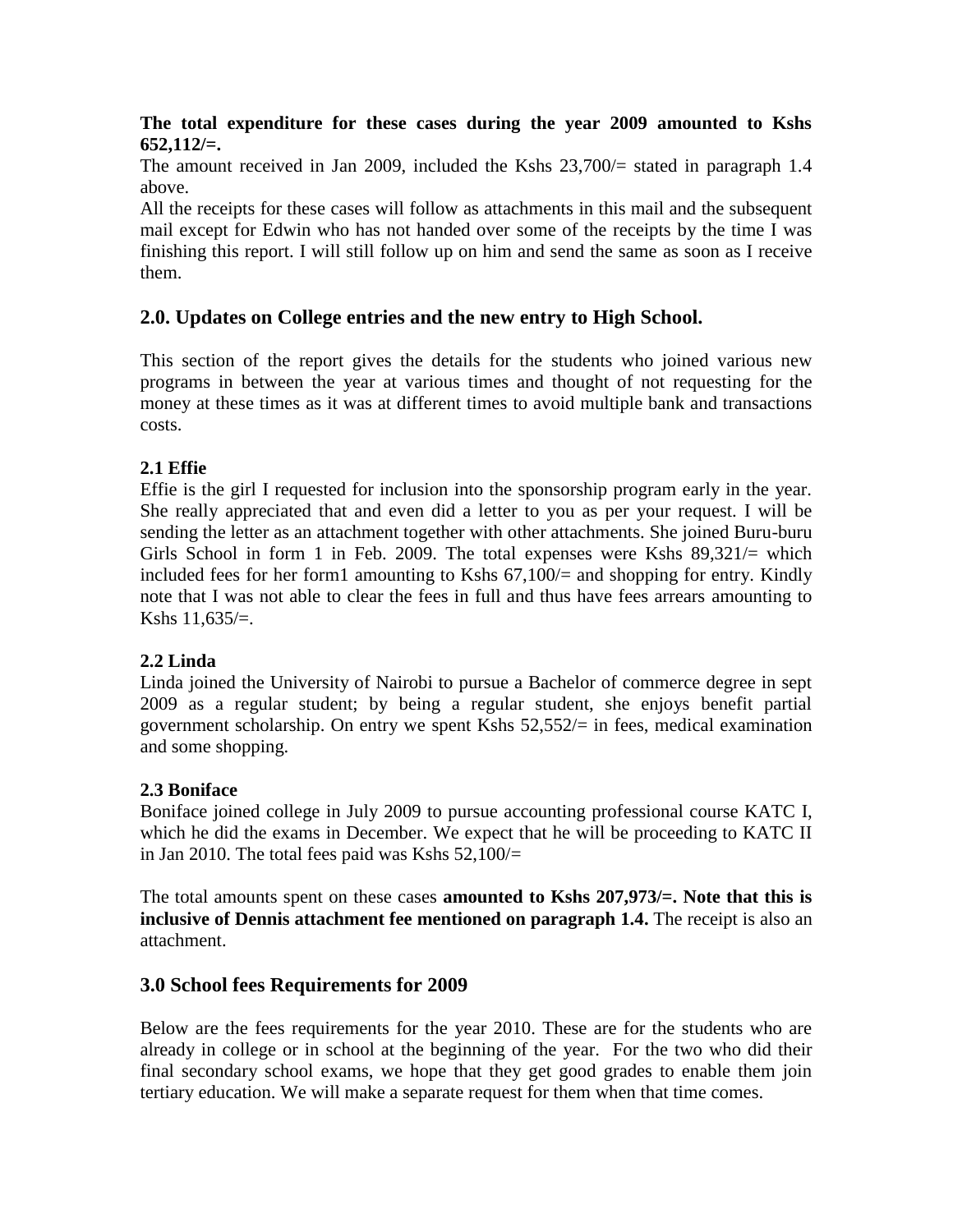## **3.1 Effie**

Effie proceeds for her form 2 in 2010. The school fees for the year is Kshs 81,680/=. We also had a fees balance that is un-cleared amounting to Kshs 11,635/=. *(See paragraph 2.1 above).* We would also require about Kshs 12,000/= for the back to school shopping and stationery for the year. **This puts the total requirement for her at Kshs 105,315/=**

### **3.2 Edna**

She still proceeds on with her college for the  $2<sup>nd</sup>$  year. We expect to pay fees amounting to Kshs 35,500/=, research project fee of Kshs 8,750/=, fares for the year at Kshs 24,000/= @ Kshs 2000/= per month, and shopping for personal effects and stationery at Kshs 12,000/=. **This brings her total requirements to Kshs 80,250/=**

## **3.3 Linda**

Together with her Bachelor of Commerce course, Linda has registered for the CPA professional accountancy course, which is a requirement for the B. com students. The fees for the professional accountancy which is not offered at the university amounts to Kshs 50,500/ $=$ , an upkeep of Kshs 36,000/ $= \text{\&}$  3000/ $=$  per month; this will cater for her meals and personal effects and stationery at Kshs 12,000/=. **This brings her total requirements to Kshs 98,500/=.**

Note that the 2<sup>nd</sup> academic year at the university for Linda will start in June 2010; we will get to know of the fees requirement at that time.

## **3.4 Dennis**

Dennis is currently on field attachment, and will have one more semester to fully complete his diploma course. The fees for the term is Kshs 15,200/= and accommodation for Kshs  $13,500/=$ . Now that the semester is 4 months, a provision of Kshs  $8,000/=$ should be sufficient for his bus fares between college and hostels and provision of Kshs 5,000/= for purchase of stationery and personal items. **This brings his total requirement to Kshs 41,700/=**

#### **3.5 Boniface**

Boniface continues with KATC II accounting course, which he should be sitting for exams in June 2010. The fees for the level inclusive of the exam fees is Kshs  $52,100/=$ . We also factor about Kshs 12,000/= for incidentals, stationery and personal effects. **This brings his total requirements to Kshs 64,100/=**

Note that after completion of the KATC in June 2010 is when we will get to know of the fees requirement for the next level.

### **This gives the total requirement for all the cases at the beginning of this year at Kshs 389,865/=**

**Am requesting that you send Kshs 597,838/= w**hich includes the requests above**, Kshs 207,973/=** for cases not factored in 2009.